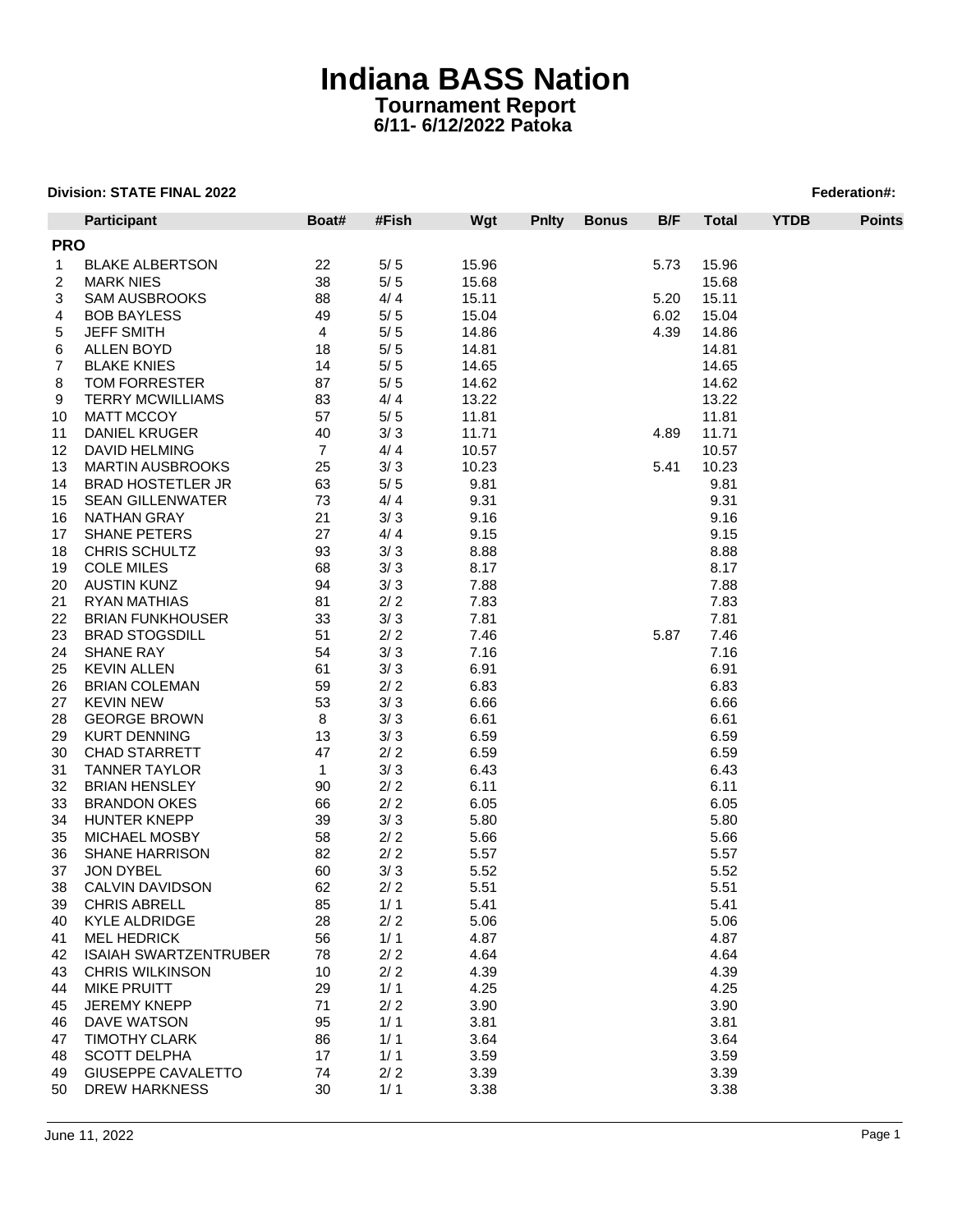|            | Participant             | Boat#        | #Fish | Wgt  | <b>Pnity</b> | <b>Bonus</b> | B/F | Total | <b>YTDB</b> | <b>Points</b> |
|------------|-------------------------|--------------|-------|------|--------------|--------------|-----|-------|-------------|---------------|
| <b>PRO</b> |                         |              |       |      |              |              |     |       |             |               |
| 51         | <b>JUSTIN HENDERSON</b> | 75           | 1/1   | 3.27 |              |              |     | 3.27  |             |               |
| 52         | DON CASE                | 23           | 1/1   | 3.17 |              |              |     | 3.17  |             |               |
| 53         | DALE WALTON             | 11           | 1/1   | 3.16 |              |              |     | 3.16  |             |               |
| 54         | <b>NICK UEBELOR</b>     | 80           | 1/1   | 2.95 |              |              |     | 2.95  |             |               |
| 55         | <b>ROB GARDNER</b>      | 67           | 1/1   | 2.84 |              |              |     | 2.84  |             |               |
| 56         | <b>ROD KEEL</b>         | 41           | 1/1   | 2.71 |              |              |     | 2.71  |             |               |
| 57         | CALEB SWARTEZENTRUBER   | 36           | 1/1   | 2.69 |              |              |     | 2.69  |             |               |
| 58         | ETHAN HILL              | 16           | 1/1   | 2.37 |              |              |     | 2.37  |             |               |
| 59         | <b>JERRY KOLLER</b>     | 34           | 1/1   | 2.27 |              |              |     | 2.27  |             |               |
| 60         | <b>WILLIAM CLARK</b>    | $\mathbf{3}$ | 1/1   | 2.14 |              |              |     | 2.14  |             |               |
| 61         | <b>CHRIS RHODES</b>     | 77           | 1/1   | 2.04 |              |              |     | 2.04  |             |               |
| 62         | <b>ERIC CAMDEN</b>      | 52           | 1/1   | 2.02 |              |              |     | 2.02  |             |               |
| 63         | <b>DUSTIN TOLBERT</b>   | 92           | 1/1   | 1.98 |              |              |     | 1.98  |             |               |
| 64         | <b>ANDY EATON</b>       | 79           | 1/1   | 1.90 |              |              |     | 1.90  |             |               |
| 65         | <b>JASON HOWERY</b>     | 32           | 1/1   | 1.89 |              |              |     | 1.89  |             |               |
| 66         | <b>CALEB CARNES</b>     | 35           | 1/1   | 1.85 |              |              |     | 1.85  |             |               |
| 67         | <b>STEVEN WELLS</b>     | 45           | 1/1   | 1.80 |              |              |     | 1.80  |             |               |
| 68         | <b>KYLE ALCORN</b>      | 89           | 1/1   | 1.79 |              |              |     | 1.79  |             |               |
| 69         | RODNEY BOLTE            | 15           | 1/1   | 1.72 |              |              |     | 1.72  |             |               |
| 70         | <b>JOSHUA BROWN</b>     | 48           | 1/1   | 1.45 |              |              |     | 1.45  |             |               |
| 71         | <b>SHANE OXFORD</b>     | 5            |       | .00  |              |              |     | .00   |             |               |
| 71         | DANIEL BOWLING          | 69           |       | .00  |              |              |     | .00   |             |               |
| 71         | <b>TRISTAN WAGLER</b>   | 43           |       | .00  |              |              |     | .00   |             |               |
| 71         | <b>ERIC HARDESTY</b>    | 42           |       | .00  |              |              |     | .00   |             |               |
| 71         | <b>KEVIN REECE</b>      | 44           |       | .00  |              |              |     | .00   |             |               |
|            |                         |              |       |      |              |              |     |       |             |               |
| 71         | <b>JOSH COLE</b>        | 72           |       | .00  |              |              |     | .00.  |             |               |
| 71         | <b>BRIAN ROBERTS</b>    | 12           |       | .00. |              |              |     | .00   |             |               |
| 71         | <b>JIM STOUT</b>        | 37           |       | .00  |              |              |     | .00   |             |               |
| 71         | <b>JARED ROBINSON</b>   | 26           |       | .00  |              |              |     | .00   |             |               |
| 71         | <b>TIM COOPER</b>       | 70           |       | .00  |              |              |     | .00   |             |               |
| 71         | <b>GEORGE SEYMOUR</b>   | 20           |       | .00  |              |              |     | .00   |             |               |
| 71         | <b>BOB STERRETT</b>     | 31           |       | .00  |              |              |     | .00   |             |               |
| 71         | <b>TIM STILLIONS</b>    | 6            |       | .00  |              |              |     | .00   |             |               |
| 71         | <b>BRANDON BARRETT</b>  | 24           |       | .00  |              |              |     | .00   |             |               |
| 71         | <b>CURT HUGHES</b>      | 91           |       | .00. |              |              |     | .00.  |             |               |
| 71         | <b>MIKE VERTESCH</b>    | 50           |       | .00. |              |              |     | .00   |             |               |
| 71         | <b>JILL KNIES</b>       | 65           |       | .00  |              |              |     | .00.  |             |               |
| 71         | <b>BILL BUCKNER</b>     | 84           |       | .00  |              |              |     | .00   |             |               |
| 71         | <b>TONY EMBERTON</b>    | 19           |       | .00  |              |              |     | .00   |             |               |
| 71         | <b>BUD MARTIN</b>       | 46           |       | .00  |              |              |     | .00   |             |               |
| 71         | <b>DEREK MASTERS</b>    | 76           |       | .00  |              |              |     | .00   |             |               |
| 71         | ROBERT FOXWORTHY        | 55           |       | .00  |              |              |     | .00   |             |               |
| 71         | <b>KOREY MEADOWS</b>    | 9            |       | .00  |              |              |     | .00   |             |               |
| 71         | <b>AARON MUDD</b>       | 2            |       | .00  |              |              |     | .00   |             |               |
| 71         | <b>ELI NEWBERRY</b>     | 64           |       | .00  |              |              |     | .00.  |             |               |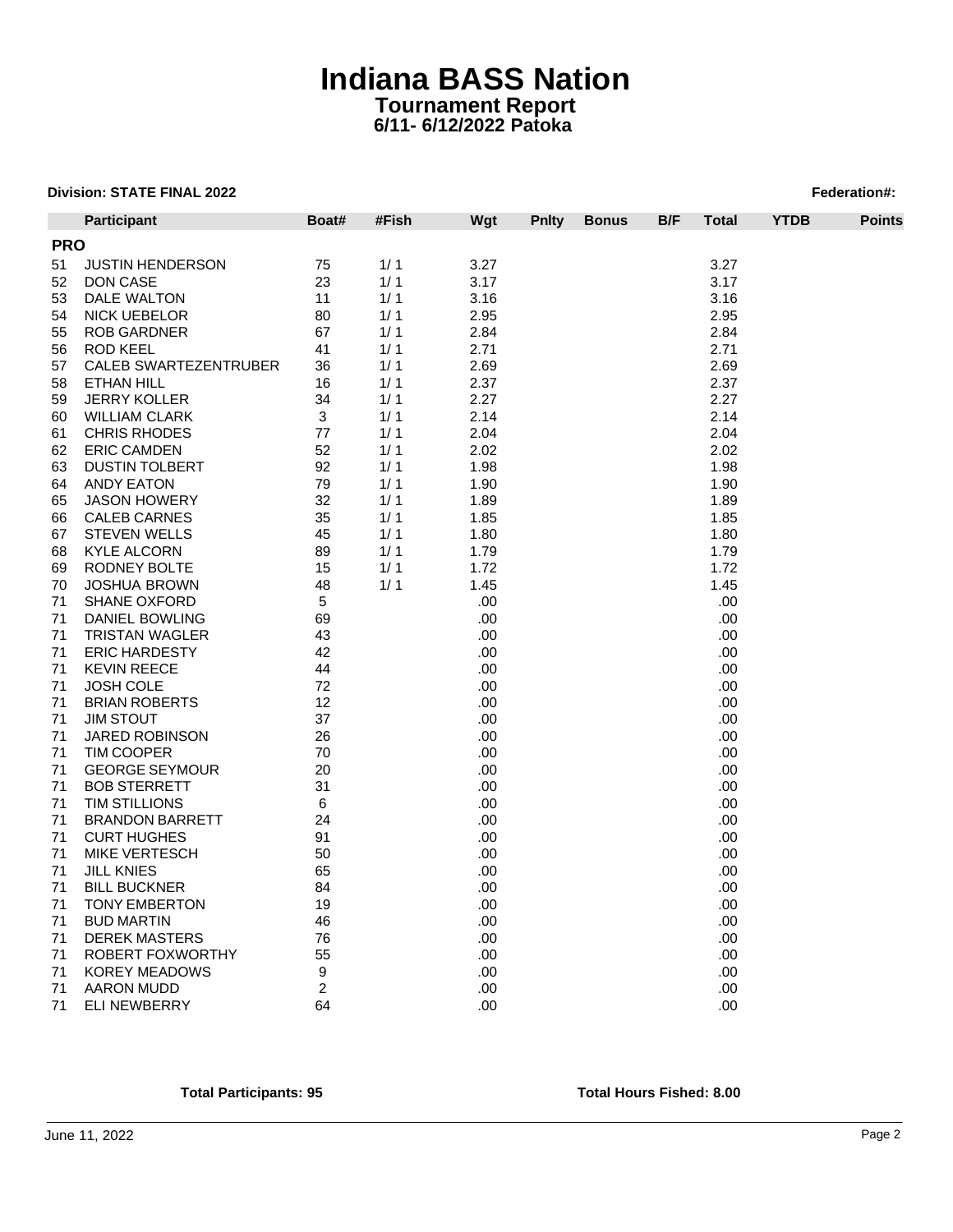| <b>Division: STATE FINAL 2022</b><br><b>Federation#:</b> |                                |       |       |     |                           |                                    |     |              |             |               |  |
|----------------------------------------------------------|--------------------------------|-------|-------|-----|---------------------------|------------------------------------|-----|--------------|-------------|---------------|--|
| <b>Participant</b>                                       |                                | Boat# | #Fish | Wat | <b>Pnity</b>              | <b>Bonus</b>                       | B/F | <b>Total</b> | <b>YTDB</b> | <b>Points</b> |  |
| <b>PRO</b>                                               |                                |       |       |     |                           |                                    |     |              |             |               |  |
| Total Fish Weight: 454.07                                |                                |       |       |     | Average Fish Weight: 2.75 |                                    |     |              |             |               |  |
|                                                          | <b>Total Fish Weighed: 165</b> |       |       |     |                           | Average #Fish/Participant: 1.74    |     |              |             |               |  |
| Total Fish Released: 165 (100.00%)                       |                                |       |       |     |                           | Average Weight / Participant: 4.78 |     |              |             |               |  |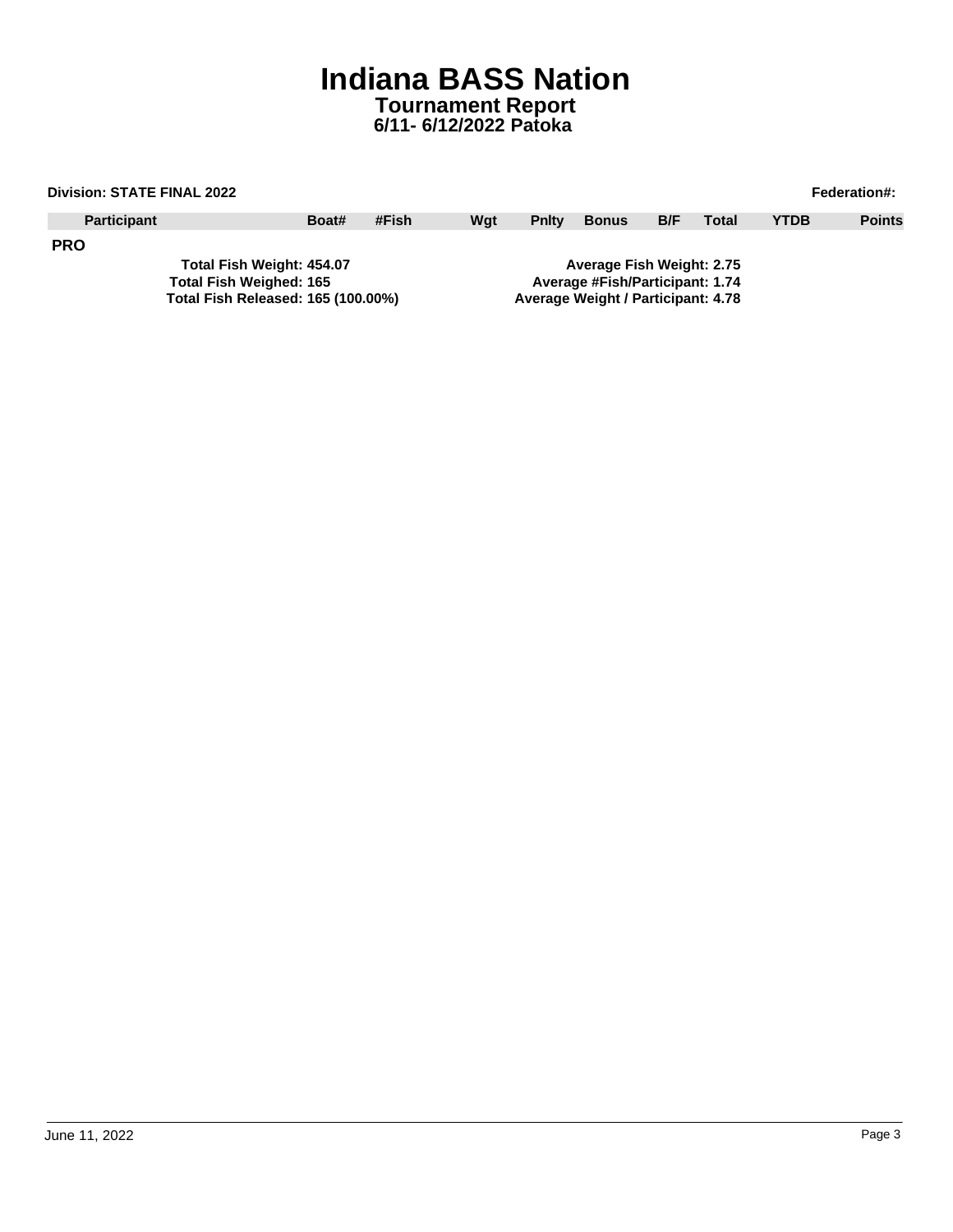|     | <b>Participant</b>       | Boat#          | #Fish | Wgt   | <b>Pnity</b> | <b>Bonus</b> | B/F  | <b>Total</b> | <b>YTDB</b> | <b>Points</b> |
|-----|--------------------------|----------------|-------|-------|--------------|--------------|------|--------------|-------------|---------------|
| AM. |                          |                |       |       |              |              |      |              |             |               |
| 1   | <b>CORY LORTS</b>        | 43             | 4/4   | 13.53 |              |              | 5.49 | 13.53        |             |               |
| 2   | <b>JOE ROLLINS</b>       | 92             | 5/    | 13.15 | 1.25         |              |      | 11.90        |             |               |
| 3   | <b>ELIAS SMITH</b>       | 85             | 3/3   | 10.12 |              |              |      | 10.12        |             |               |
| 4   | <b>TRAVIS SCHOLZ</b>     | 80             | 3/3   | 8.48  |              |              |      | 8.48         |             |               |
| 5   | DON GOLDSBERRY           | 16             | 2/2   | 7.07  |              |              | 4.99 | 7.07         |             |               |
| 6   | <b>ALEX KERNS</b>        | 94             | $2/2$ | 6.75  |              |              |      | 6.75         |             |               |
| 7   | FRED COLEMAN             | 64             | 2/2   | 6.62  |              |              |      | 6.62         |             |               |
| 8   | <b>KRIS LEWIS</b>        | 49             | 3/3   | 6.58  |              |              |      | 6.58         |             |               |
| 9   | <b>MERLIN HAMMER</b>     | 44             | 2/2   | 5.99  |              |              |      | 5.99         |             |               |
| 10  | <b>GREG ROBERTS</b>      | 11             | 3/3   | 5.98  |              |              |      | 5.98         |             |               |
| 11  | <b>COLBY REED</b>        | 50             | 2/2   | 5.97  |              |              |      | 5.97         |             |               |
| 12  | DARREN READ              | 14             | 2/1   | 6.07  | .25          |              |      | 5.82         |             |               |
| 13  | <b>RENEE HENSLEY</b>     | 81             | 2/2   | 5.74  |              |              |      | 5.74         |             |               |
| 14  | <b>GARY TOOMBS</b>       | 67             | 2/2   | 5.46  |              |              |      | 5.46         |             |               |
| 15  | <b>BRAD HOSTETLER SR</b> | 38             | 2/2   | 4.85  |              |              |      | 4.85         |             |               |
| 16  | <b>JOEY KOLLER</b>       | 95             | 2/2   | 4.58  |              |              |      | 4.58         |             |               |
| 17  | <b>GREG THOMAS</b>       | 18             | 2/2   | 4.53  |              |              |      | 4.53         |             |               |
| 18  | <b>THOMAS HARBER</b>     | 17             | 2/2   | 4.44  |              |              |      | 4.44         |             |               |
| 19  | MICHAEL HAMILTON         | 15             | 1/1   | 4.35  |              |              |      | 4.35         |             |               |
| 20  | MICHAEL MORGAN           | 63             | 2/2   | 4.20  |              |              |      | 4.20         |             |               |
| 21  | <b>JASON SPEER</b>       | 61             | 2/2   | 4.09  |              |              |      | 4.09         |             |               |
| 22  | <b>PATRICK RIPPY</b>     | 74             | 1/1   | 3.98  |              |              |      | 3.98         |             |               |
| 23  | JEFF WHITE               | 79             | 1/1   | 3.76  |              |              |      | 3.76         |             |               |
| 24  | <b>ERICKA DANIELS</b>    | 29             | 2/2   | 3.68  |              |              |      | 3.68         |             |               |
| 25  | <b>CHAD UPTON</b>        | 33             | 1/1   | 3.49  |              |              |      | 3.49         |             |               |
| 26  | <b>RICK MATTINGLY</b>    | 77             | 1/1   | 2.80  |              |              |      | 2.80         |             |               |
| 27  | <b>CHARLIE HUGHES</b>    | 45             | 1/1   | 2.66  |              |              |      | 2.66         |             |               |
| 28  | <b>JEREMIAH MORGAN</b>   | 82             | 1/1   | 2.53  |              |              |      | 2.53         |             |               |
| 29  | <b>GARY WAGNER</b>       | 75             | 1/1   | 2.51  |              |              |      | 2.51         |             |               |
| 30  | <b>JACE BRESCHER</b>     | 83             | 1/1   | 2.48  |              |              |      | 2.48         |             |               |
| 31  | DANIEL EVERSOLE          | 71             | 1/1   | 2.41  |              |              |      | 2.41         |             |               |
| 32  | <b>BRILEY OGSBURY</b>    | 56             | 1/1   | 2.38  |              |              |      | 2.38         |             |               |
| 33  | <b>ROB CAMPBELL</b>      | 78             | 1/1   | 2.35  |              |              |      | 2.35         |             |               |
| 34  | <b>STEVE WIGAND</b>      | 59             | 1/1   | 2.31  |              |              |      | 2.31         |             |               |
| 35  | <b>SCOTTY WALLS</b>      | $\mathbf{1}$   | 1/1   | 2.27  |              |              |      | 2.27         |             |               |
| 36  | <b>SEAN MICKEY</b>       | $\overline{7}$ | 1/1   | 2.26  |              |              |      | 2.26         |             |               |
| 37  | JESSE CULLISON           | 70             | 1/1   | 2.24  |              |              |      | 2.24         |             |               |
| 38  | <b>PAT NOWAKOWSKI</b>    | 41             | 1/1   | 2.12  |              |              |      | 2.12         |             |               |
| 39  | <b>JOHN YOUNG</b>        | 93             | 1/1   | 2.02  |              |              |      | 2.02         |             |               |
| 40  | <b>JOHN SMITH</b>        | 4              | 1/1   | 2.00  |              |              |      | 2.00         |             |               |
| 41  | <b>JASON HARTZ</b>       | 26             | 1/1   | 1.95  |              |              |      | 1.95         |             |               |
| 42  | <b>BRANDON WHITE</b>     | 55             | 1/1   | 1.90  |              |              |      | 1.90         |             |               |
| 43  | <b>CARL BOWSER</b>       | 9              | 1/1   | 1.87  |              |              |      | 1.87         |             |               |
| 44  | JOHN ALBERTSON           | 30             | 1/1   | 1.76  |              |              |      | 1.76         |             |               |
| 45  | <b>ERIC MOORE</b>        | 60             | 1/1   | 1.75  |              |              |      | 1.75         |             |               |
| 46  | <b>BLAKE STOUT</b>       | 52             | 1/1   | 1.73  |              |              |      | 1.73         |             |               |
| 47  | <b>KYLER MASON</b>       | 48             |       | .00   |              |              |      | .00          |             |               |
| 47  | <b>KEVIN MULLINS</b>     | 57             |       | .00   |              |              |      | .00          |             |               |
| 47  | <b>DEVON GUFFEY</b>      | 28             |       | .00   |              |              |      | .00          |             |               |
| 47  | <b>BRAD BONWELL</b>      | 73             |       | .00.  |              |              |      | .00          |             |               |
|     |                          |                |       |       |              |              |      |              |             |               |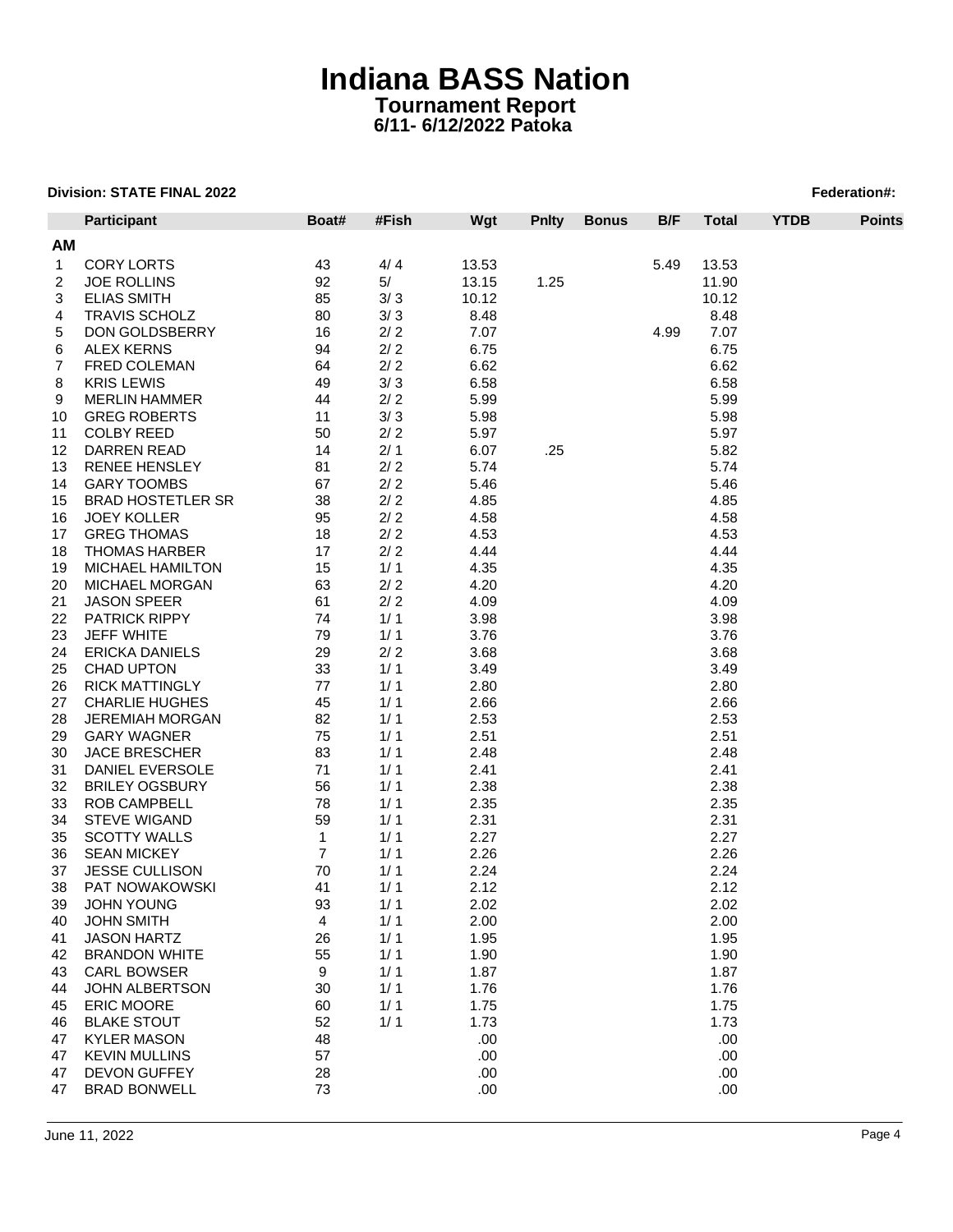|    | Participant                          | Boat#          | #Fish<br>Wgt | <b>Pnity</b> | <b>Bonus</b> | B/F | Total | <b>YTDB</b> | <b>Points</b> |
|----|--------------------------------------|----------------|--------------|--------------|--------------|-----|-------|-------------|---------------|
| АM |                                      |                |              |              |              |     |       |             |               |
| 47 | <b>KURT OTTO</b>                     | 31             | .00          |              |              |     | .00   |             |               |
| 47 | LUKE BIRCH                           | 47             | .00          |              |              |     | .00   |             |               |
| 47 | <b>BILL HOLBROOK</b>                 | 88             | .00          |              |              |     | .00   |             |               |
| 47 | DILLAN WHITE                         | 12             | .00          |              |              |     | .00   |             |               |
| 47 | <b>HEATH KOHLMEIER</b>               | 3              | .00          |              |              |     | .00.  |             |               |
| 47 | <b>THOMAS PRITCHARD</b>              | 53             | .00          |              |              |     | .00.  |             |               |
| 47 | <b>CORY CARTER</b>                   | 40             | .00          |              |              |     | .00   |             |               |
| 47 | <b>JASON YOCUM</b>                   | 65             | .00          |              |              |     | .00.  |             |               |
| 47 | <b>KELLY ABRAM</b>                   | 66             | .00          |              |              |     | .00   |             |               |
| 47 | JEFFERY JOHNSON                      | 86             | .00          |              |              |     | .00   |             |               |
| 47 | <b>MIKE WHITE</b>                    | 34             | .00          |              |              |     | .00   |             |               |
| 47 | <b>SHON SMITH</b>                    | 6              | .00          |              |              |     | .00   |             |               |
| 47 | <b>JOHN BRAUN</b>                    | 87             | .00          |              |              |     | .00   |             |               |
| 47 | <b>WILLIAM GRUWELL</b>               | 32             | .00          |              |              |     | .00   |             |               |
| 47 |                                      | 90             | .00          |              |              |     | .00   |             |               |
| 47 | <b>SAM GERTH</b><br><b>MIKE MONG</b> | 91             | .00          |              |              |     | .00.  |             |               |
| 47 | <b>NICK SCHUETZ</b>                  | 8              | .00          |              |              |     | .00   |             |               |
| 47 | <b>ANTHONY PRICE</b>                 | 58             | .00          |              |              |     | .00   |             |               |
| 47 | JACOB GRESS                          | 72             | .00          |              |              |     | .00   |             |               |
| 47 | <b>KEEGAN JONES</b>                  | 37             | .00          |              |              |     | .00   |             |               |
| 47 |                                      | 27             |              |              |              |     |       |             |               |
|    | DAVID HOFFMAN                        |                | .00          |              |              |     | .00   |             |               |
| 47 | <b>BRIAN WAMPLER</b>                 | 13             | .00          |              |              |     | .00   |             |               |
| 47 | <b>NICK MYERS</b>                    | 19             | .00          |              |              |     | .00   |             |               |
| 47 | MIKE ASHLEY                          | 5              | .00          |              |              |     | .00   |             |               |
| 47 | <b>BRANDEN HARDESTY</b>              | 68             | .00          |              |              |     | .00   |             |               |
| 47 | <b>ADAM HERBERT</b>                  | 42             | .00          |              |              |     | .00   |             |               |
| 47 | ROGER HENSON                         | 89             | .00          |              |              |     | .00   |             |               |
| 47 | <b>EZRA LANTAFF</b>                  | 84             | .00          |              |              |     | .00   |             |               |
| 47 | <b>KADE OLIVER</b>                   | 39             | .00          |              |              |     | .00   |             |               |
| 47 | <b>JOSHUA MONTGOMERY</b>             | 10             | .00          |              |              |     | .00   |             |               |
| 47 | ERIC BOGER                           | 46             | .00          |              |              |     | .00   |             |               |
| 47 | <b>BEN OKES</b>                      | 25             | .00          |              |              |     | .00   |             |               |
| 47 | <b>BRAD WATTS</b>                    | $\overline{c}$ | .00          |              |              |     | .00   |             |               |
| 47 | <b>LEVI ECKERT</b>                   | 54             | .00          |              |              |     | .00   |             |               |
| 47 | RON ROE                              | 36             | .00          |              |              |     | .00   |             |               |
| 47 | <b>ZACH CLINE</b>                    | 76             | .00          |              |              |     | .00   |             |               |
| 47 | KYLE TAYLOR                          | 69             | .00          |              |              |     | .00   |             |               |
| 47 | <b>ANDY VANCE</b>                    | 51             | .00          |              |              |     | .00   |             |               |
| 47 | <b>BRANDON ORR</b>                   | 24             | .00          |              |              |     | .00   |             |               |
| 47 | LUCAS FISHER                         | 22             | .00          |              |              |     | .00   |             |               |
| 47 | <b>JASON THORTON</b>                 | 20             | .00          |              |              |     | .00   |             |               |
| 47 | <b>THOMAS DENNISON</b>               | 21             | .00          |              |              |     | .00   |             |               |
| 47 | <b>TYLER LLOYD</b>                   | 62             | .00          |              |              |     | .00   |             |               |
| 47 | JOHN CROOKS                          | 23             | .00          |              |              |     | .00   |             |               |
| 47 | <b>JADEN FARLEY</b>                  | 35             | .00          |              |              |     | .00   |             |               |